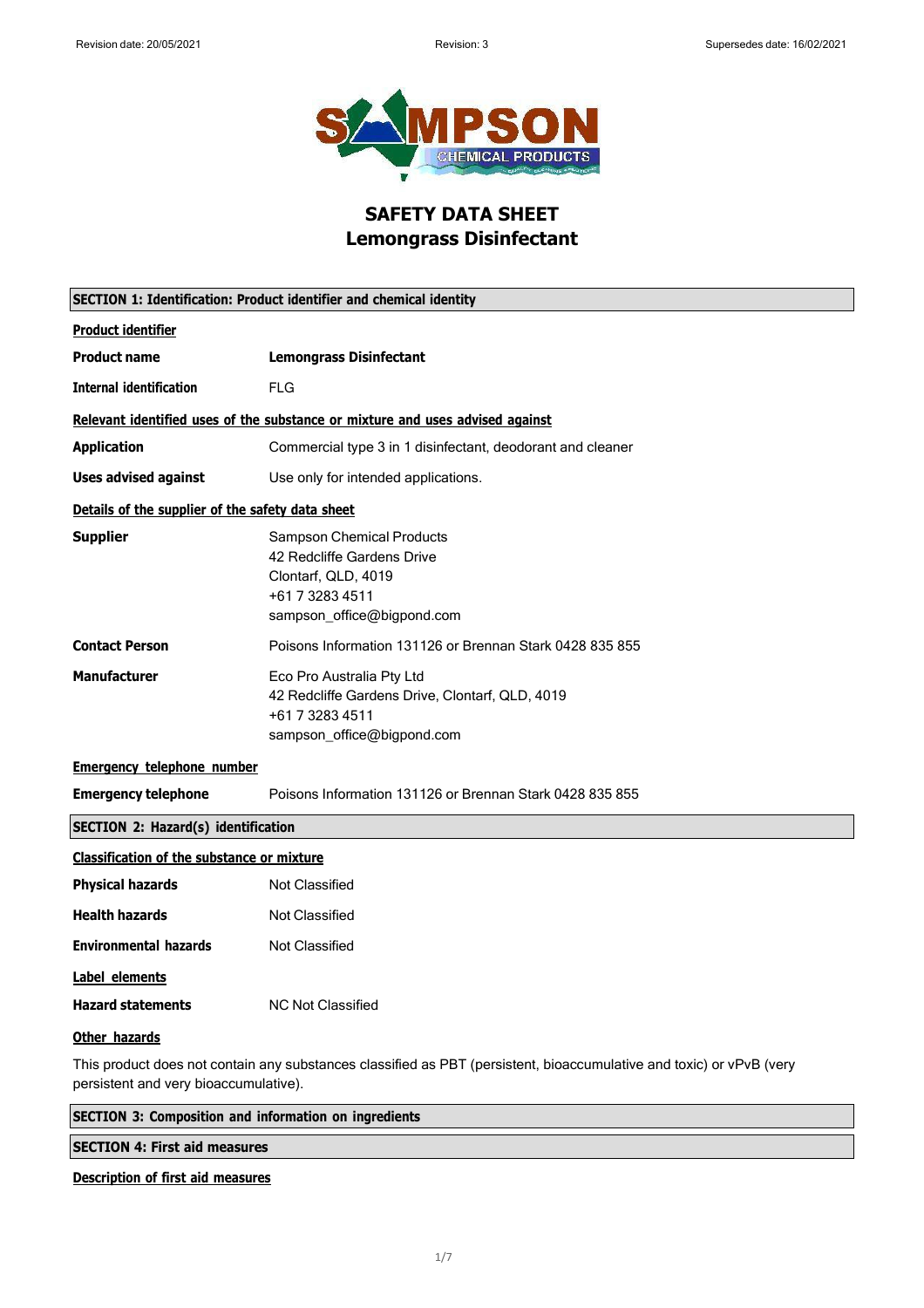| <b>General information</b>                            | If in doubt, get medical attention promptly. Show this Safety Data Sheet to the medical<br>personnel.                                                                                                                                                                                                                                                                              |
|-------------------------------------------------------|------------------------------------------------------------------------------------------------------------------------------------------------------------------------------------------------------------------------------------------------------------------------------------------------------------------------------------------------------------------------------------|
| <b>Inhalation</b>                                     | No specific recommendations. If throat irritation or coughing persists, proceed as follows.<br>Move affected person to fresh air and keep warm and at rest in a position comfortable for<br>breathing. Loosen tight clothing such as collar, tie or belt. Get medical attention if any<br>discomfort continues.                                                                    |
| <b>Ingestion</b>                                      | No specific recommendations. If throat irritation or coughing persists, proceed as follows.<br>Rinse mouth. Get medical attention if any discomfort continues.                                                                                                                                                                                                                     |
| <b>Skin Contact</b>                                   | No specific recommendations. Rinse with water. Get medical attention if any discomfort<br>continues.                                                                                                                                                                                                                                                                               |
| Eye contact                                           | Rinse with water. Get medical attention if any discomfort continues.                                                                                                                                                                                                                                                                                                               |
| <b>Protection of first aiders</b>                     | Use protective equipment appropriate for surrounding materials.                                                                                                                                                                                                                                                                                                                    |
|                                                       | Most important symptoms and effects, both acute and delayed                                                                                                                                                                                                                                                                                                                        |
| <b>General information</b>                            | The severity of the symptoms described will vary dependent on the concentration and the<br>length of exposure.                                                                                                                                                                                                                                                                     |
| <b>Inhalation</b>                                     | No specific symptoms known. Spray/mists may cause respiratory tract irritation.                                                                                                                                                                                                                                                                                                    |
| <b>Ingestion</b>                                      | No specific symptoms known. May cause discomfort if swallowed.                                                                                                                                                                                                                                                                                                                     |
| Skin contact                                          | No specific symptoms known. May cause discomfort.                                                                                                                                                                                                                                                                                                                                  |
| Eye contact                                           | No specific symptoms known. May be slightly irritating to eyes.                                                                                                                                                                                                                                                                                                                    |
|                                                       | Indication of any immediate medical attention and special treatment needed                                                                                                                                                                                                                                                                                                         |
| Notes for the doctor                                  | Treat symptomatically.                                                                                                                                                                                                                                                                                                                                                             |
| <b>Specific treatments</b>                            | No special treatment required.                                                                                                                                                                                                                                                                                                                                                     |
| <b>SECTION 5: Firefighting measures</b>               |                                                                                                                                                                                                                                                                                                                                                                                    |
| <b>Extinguishing media</b>                            |                                                                                                                                                                                                                                                                                                                                                                                    |
| Suitable extinguishing media                          | The product is not flammable. Extinguish with alcohol-resistant foam, carbon dioxide, dry<br>powder or water fog. Use fire-extinguishing media suitable for the surrounding fire.                                                                                                                                                                                                  |
| <b>Unsuitable extinguishing</b><br>media              | Do not use water jet as an extinguisher, as this will spread the fire.                                                                                                                                                                                                                                                                                                             |
| Special hazards arising from the substance or mixture |                                                                                                                                                                                                                                                                                                                                                                                    |
| <b>Specific hazards</b>                               | Containers can burst violently or explode when heated, due to excessive pressure build-up.                                                                                                                                                                                                                                                                                         |
| <b>Hazardous combustion</b><br>products               | Thermal decomposition or combustion products may include the following substances:<br>Harmful gases or vapours.                                                                                                                                                                                                                                                                    |
| <b>Advice for firefighters</b>                        |                                                                                                                                                                                                                                                                                                                                                                                    |
| <b>Protective actions during</b><br>firefighting      | Avoid breathing fire gases or vapours. Evacuate area. Cool containers exposed to heat with<br>water spray and remove them from the fire area if it can be done without risk. Cool containers<br>exposed to flames with water until well after the fire is out. If a leak or spill has not ignited, use<br>water spray to disperse vapours and protect men stopping the leak.       |
| Special protective equipment<br>for firefighters      | Wear positive-pressure self-contained breathing apparatus (SCBA) and appropriate protective<br>clothing. Firefighter's clothing conforming to Australia/New Zealand Standards AS/NZS 4967<br>(for clothing) AS/NZS 1801 (for helmets), AS/NZS 4821 (for protective boots), AS/NZS 1801<br>(for protective gloves) will provide a basic level of protection for chemical incidents. |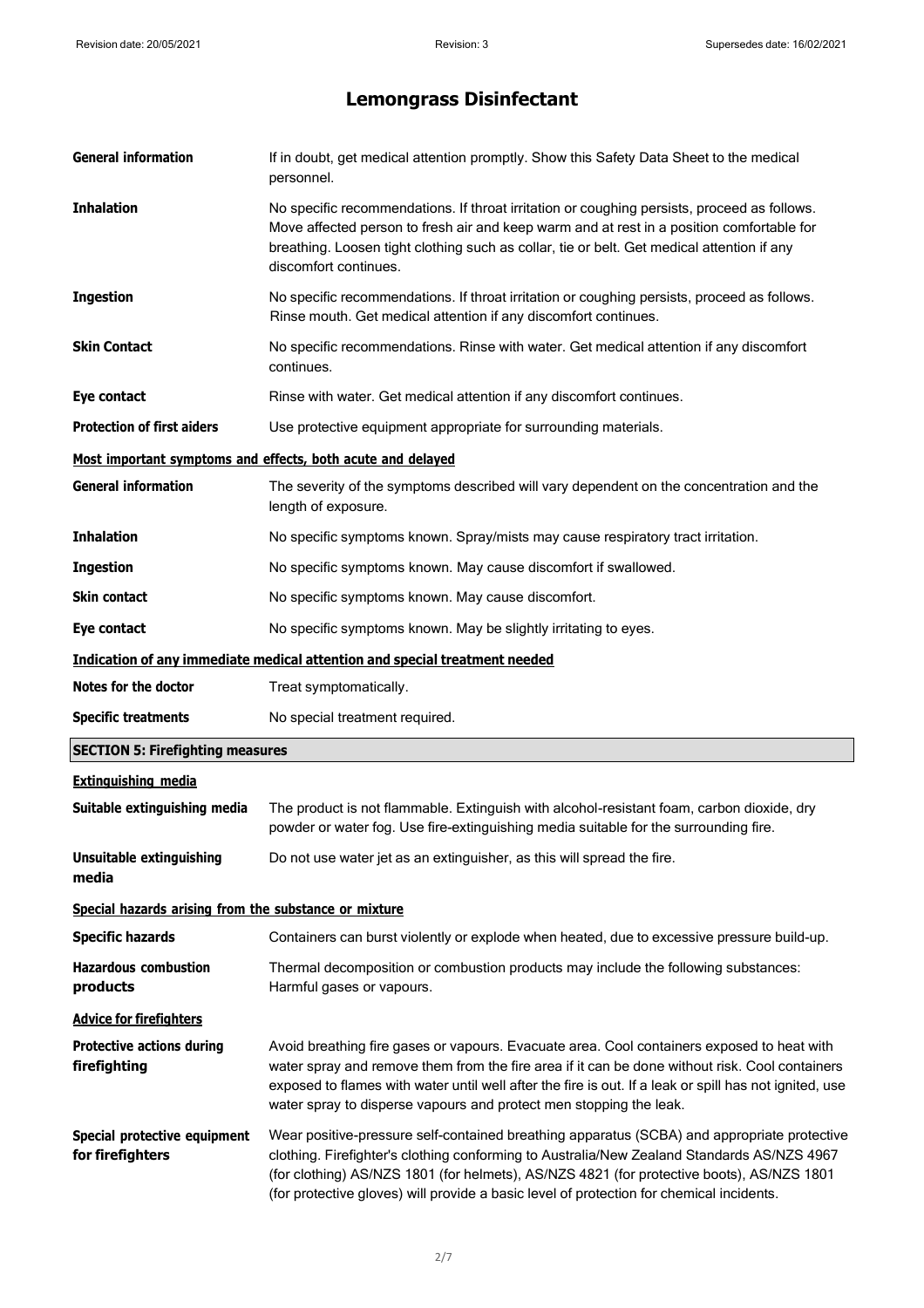| <b>SECTION 6: Accidental release measures</b>                |                                                                                                                                                                                                                                                                                                                                                                                        |
|--------------------------------------------------------------|----------------------------------------------------------------------------------------------------------------------------------------------------------------------------------------------------------------------------------------------------------------------------------------------------------------------------------------------------------------------------------------|
|                                                              | Personal precautions, protective equipment and emergency procedures                                                                                                                                                                                                                                                                                                                    |
| <b>Personal precautions</b>                                  | No specific recommendations. For personal protection, see Section 8.                                                                                                                                                                                                                                                                                                                   |
| <b>Environmental precautions</b>                             |                                                                                                                                                                                                                                                                                                                                                                                        |
| <b>Environmental precautions</b>                             | Avoid discharge to the aquatic environment.                                                                                                                                                                                                                                                                                                                                            |
| Methods and material for containment and cleaning up         |                                                                                                                                                                                                                                                                                                                                                                                        |
| Methods for cleaning up                                      | Reuse or recycle products wherever possible. Absorb spillage to prevent material damage.<br>Flush contaminated area with plenty of water. Wash thoroughly after dealing with a spillage.<br>Dispose of contents/container in accordance with national regulations.                                                                                                                     |
| Reference to other sections                                  |                                                                                                                                                                                                                                                                                                                                                                                        |
| <b>Reference to other sections</b>                           | For personal protection, see Section 8.                                                                                                                                                                                                                                                                                                                                                |
|                                                              | SECTION 7: Handling and storage, including how the chemical may be safely used                                                                                                                                                                                                                                                                                                         |
| <b>Precautions for safe handling</b>                         |                                                                                                                                                                                                                                                                                                                                                                                        |
| <b>Usage precautions</b>                                     | Read and follow manufacturer's recommendations. Wear protective clothing as described in<br>Section 8 of this safety data sheet. Keep away from food, drink and animal feeding stuffs.<br>Handle all packages and containers carefully to minimise spills. Keep container tightly sealed<br>when not in use. Avoid the formation of mists. Avoid discharge to the aquatic environment. |
| <b>Advice on general</b><br>occupational hygiene             | Wash promptly if skin becomes contaminated. Take off contaminated clothing and wash<br>before reuse. Wash contaminated clothing before reuse.                                                                                                                                                                                                                                          |
| Conditions for safe storage, including any incompatibilities |                                                                                                                                                                                                                                                                                                                                                                                        |
| <b>Storage precautions</b>                                   | Store away from foodstuff containers. Store in a cool, dry, well-ventilated place and out of<br>direct sunlight. Inspect regularly for deficiencies such as damage or leaks.                                                                                                                                                                                                           |
| <b>Storage class</b>                                         | Unspecified storage.                                                                                                                                                                                                                                                                                                                                                                   |
| Specific end use(s)                                          |                                                                                                                                                                                                                                                                                                                                                                                        |
| Specific end use(s)                                          | The identified uses for this product are detailed in Section 1.                                                                                                                                                                                                                                                                                                                        |
| <b>SECTION 8: Exposure controls and personal protection</b>  |                                                                                                                                                                                                                                                                                                                                                                                        |
| <b>Exposure controls</b>                                     |                                                                                                                                                                                                                                                                                                                                                                                        |
| <b>Appropriate engineering</b><br>controls                   | No specific ventilation requirements.                                                                                                                                                                                                                                                                                                                                                  |
| Eye/face protection                                          | No specific eye protection required during normal use. Large Spillages: Eyewear complying<br>with an approved standard should be worn if a risk assessment indicates eye contact is<br>possible.                                                                                                                                                                                       |
| <b>Hand protection</b>                                       | No specific hand protection recommended. Large Spillages: Wear protective gloves.                                                                                                                                                                                                                                                                                                      |
| <b>Hygiene measures</b>                                      | Wash hands thoroughly after handling. Wash at the end of each work shift and before eating,<br>smoking and using the toilet. Do not eat, drink or smoke when using this product.                                                                                                                                                                                                       |
| <b>Respiratory protection</b>                                | No specific recommendations. Provide adequate ventilation. Large Spillages: If ventilation is<br>inadequate, suitable respiratory protection must be worn.                                                                                                                                                                                                                             |
| <b>Environmental exposure</b><br>controls                    | Not regarded as dangerous for the environment.                                                                                                                                                                                                                                                                                                                                         |
| <b>SECTION 9: Physical and chemical properties</b>           |                                                                                                                                                                                                                                                                                                                                                                                        |

**Information on basic physical and chemical properties**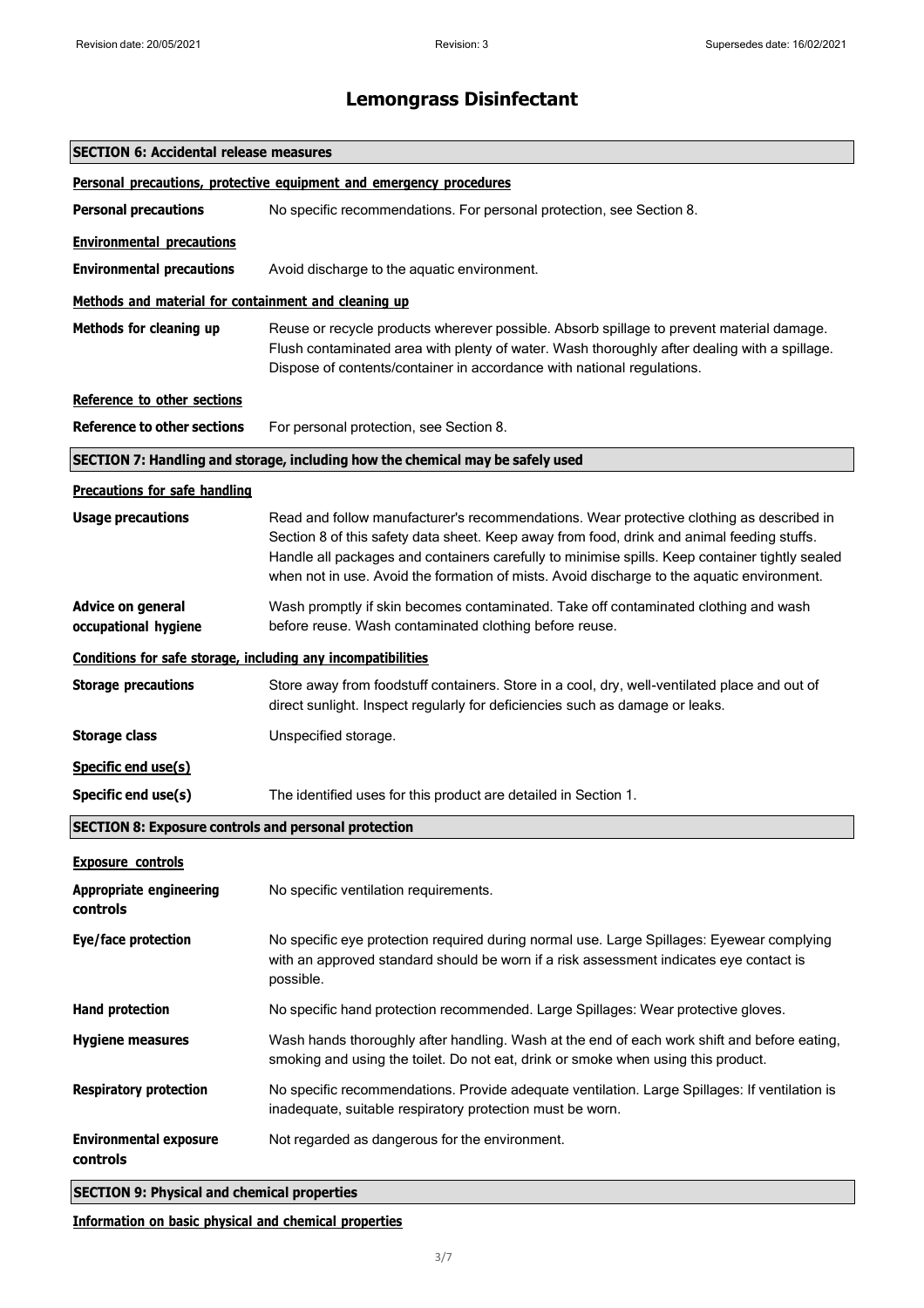| <b>Appearance</b>                                                    | Coloured liquid.                                                                                                                                                        |
|----------------------------------------------------------------------|-------------------------------------------------------------------------------------------------------------------------------------------------------------------------|
| <b>Colour</b>                                                        | Yellow.                                                                                                                                                                 |
| <b>Odour</b>                                                         | Lemon.                                                                                                                                                                  |
| рH                                                                   | $7.0 - 8.5$                                                                                                                                                             |
| <b>Specific Gravity</b>                                              | 1.0                                                                                                                                                                     |
| Solubility(ies)                                                      | Soluble in water.                                                                                                                                                       |
| <b>SECTION 10: Stability and reactivity</b>                          |                                                                                                                                                                         |
| <b>Reactivity</b>                                                    | There are no known reactivity hazards associated with this product.                                                                                                     |
| <b>Stability</b>                                                     | Stable at normal ambient temperatures and when used as recommended. Stable under the<br>prescribed storage conditions.                                                  |
| <b>Possibility of hazardous</b><br>reactions                         | No potentially hazardous reactions known.                                                                                                                               |
| <b>Conditions to avoid</b>                                           | Avoid heat, flames and other sources of ignition.                                                                                                                       |
| <b>Materials to avoid</b>                                            | Acids.                                                                                                                                                                  |
| <b>Hazardous decomposition</b><br>products                           | Does not decompose when used and stored as recommended. Thermal decomposition or<br>combustion products may include the following substances: Harmful gases or vapours. |
| <b>SECTION 11: Toxicological information</b>                         |                                                                                                                                                                         |
| <b>Information on toxicological effects</b>                          |                                                                                                                                                                         |
| <b>Toxicological effects</b>                                         | Not regarded as a health hazard under current legislation.                                                                                                              |
| <b>Acute toxicity - oral</b><br>Notes (oral LD <sub>50</sub> )       | Based on available data the classification criteria are not met.                                                                                                        |
| <b>Acute toxicity - dermal</b><br>Notes (dermal LD <sub>50</sub> )   | Based on available data the classification criteria are not met.                                                                                                        |
| <b>Acute toxicity - inhalation</b><br><b>Notes (inhalation LCso)</b> | Based on available data the classification criteria are not met.                                                                                                        |
| <b>Skin corrosion/irritation</b><br>Animal data                      | Based on available data the classification criteria are not met.                                                                                                        |
| Serious eye damage/irritation                                        | Serious eye damage/irritation Based on available data the classification criteria are not met.                                                                          |
| <b>Respiratory sensitisation</b><br><b>Respiratory sensitisation</b> | Based on available data the classification criteria are not met.                                                                                                        |
| <b>Skin sensitisation</b><br><b>Skin sensitisation</b>               | Based on available data the classification criteria are not met.                                                                                                        |
| Germ cell mutagenicity<br>Genotoxicity - in vitro                    | Based on available data the classification criteria are not met.                                                                                                        |
| <b>Carcinogenicity</b>                                               |                                                                                                                                                                         |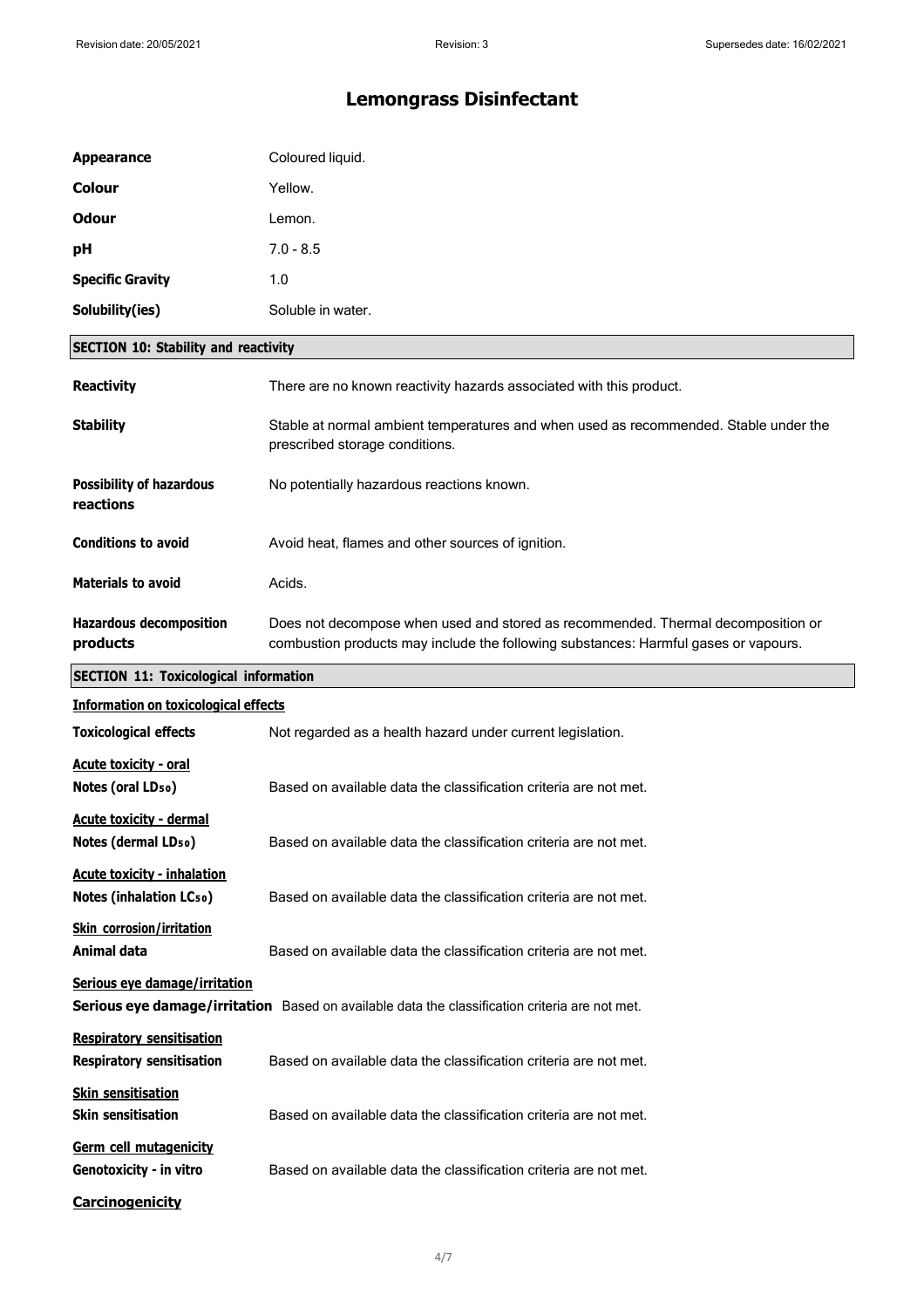| Carcinogenicity                                                              | Based on available data the classification criteria are not met.                                                                                 |  |
|------------------------------------------------------------------------------|--------------------------------------------------------------------------------------------------------------------------------------------------|--|
| <b>IARC</b> carcinogenicity                                                  | None of the ingredients are listed or exempt.                                                                                                    |  |
| <b>Reproductive toxicity</b>                                                 |                                                                                                                                                  |  |
|                                                                              | <b>Reproductive toxicity - fertility</b> Based on available data the classification criteria are not met.                                        |  |
| <b>Reproductive toxicity -</b><br>development                                | Based on available data the classification criteria are not met.                                                                                 |  |
| Specific target organ toxicity - single exposure                             |                                                                                                                                                  |  |
| <b>STOT - single exposure</b>                                                | Not classified as a specific target organ toxicant after a single exposure.                                                                      |  |
| Specific target organ toxicity - repeated exposure                           |                                                                                                                                                  |  |
| <b>STOT - repeated exposure</b>                                              | Not classified as a specific target organ toxicant after repeated exposure.                                                                      |  |
| <b>Aspiration hazard</b><br><b>Aspiration hazard</b>                         | Based on available data the classification criteria are not met.                                                                                 |  |
| <b>General information</b>                                                   | No specific health hazards known. The severity of the symptoms described will vary<br>dependent on the concentration and the length of exposure. |  |
| <b>Inhalation</b>                                                            | No specific symptoms known. Spray/mists may cause respiratory tract irritation.                                                                  |  |
| <b>Ingestion</b>                                                             | No specific symptoms known. May cause discomfort if swallowed.                                                                                   |  |
| <b>Skin Contact</b>                                                          | No specific symptoms known. May cause discomfort.                                                                                                |  |
| Eye contact                                                                  | No specific symptoms known. May be slightly irritating to eyes.                                                                                  |  |
| <b>Route of exposure</b>                                                     | Ingestion Inhalation Skin and/or eye contact                                                                                                     |  |
| <b>Target Organs</b>                                                         | No specific target organs known.                                                                                                                 |  |
| <b>SECTION 12: Ecological information</b>                                    |                                                                                                                                                  |  |
| <b>Ecotoxicity</b>                                                           | Not regarded as dangerous for the environment. However, large or frequent spills may have<br>hazardous effects on the environment.               |  |
| <b>Toxicity</b>                                                              | Based on available data the classification criteria are not met.                                                                                 |  |
| <b>Persistence and degradability</b>                                         |                                                                                                                                                  |  |
| Persistence and degradability The degradability of the product is not known. |                                                                                                                                                  |  |
| <b>Bioaccumulative potential</b>                                             |                                                                                                                                                  |  |
| <b>Bioaccumulative Potential</b>                                             | No data available on bioaccumulation.                                                                                                            |  |
| <b>Mobility in soil</b>                                                      |                                                                                                                                                  |  |
| <b>Mobility</b>                                                              | No data available.                                                                                                                               |  |
| Other adverse effects                                                        |                                                                                                                                                  |  |
| <b>Other adverse effects</b>                                                 | None known.                                                                                                                                      |  |
| <b>SECTION 13: Disposal considerations</b>                                   |                                                                                                                                                  |  |
| <b>Waste treatment methods</b>                                               |                                                                                                                                                  |  |
|                                                                              |                                                                                                                                                  |  |

**General information** The generation of waste should be minimised or avoided wherever possible. Reuse or recycle products wherever possible. This material and its container must be disposed of in a safe way.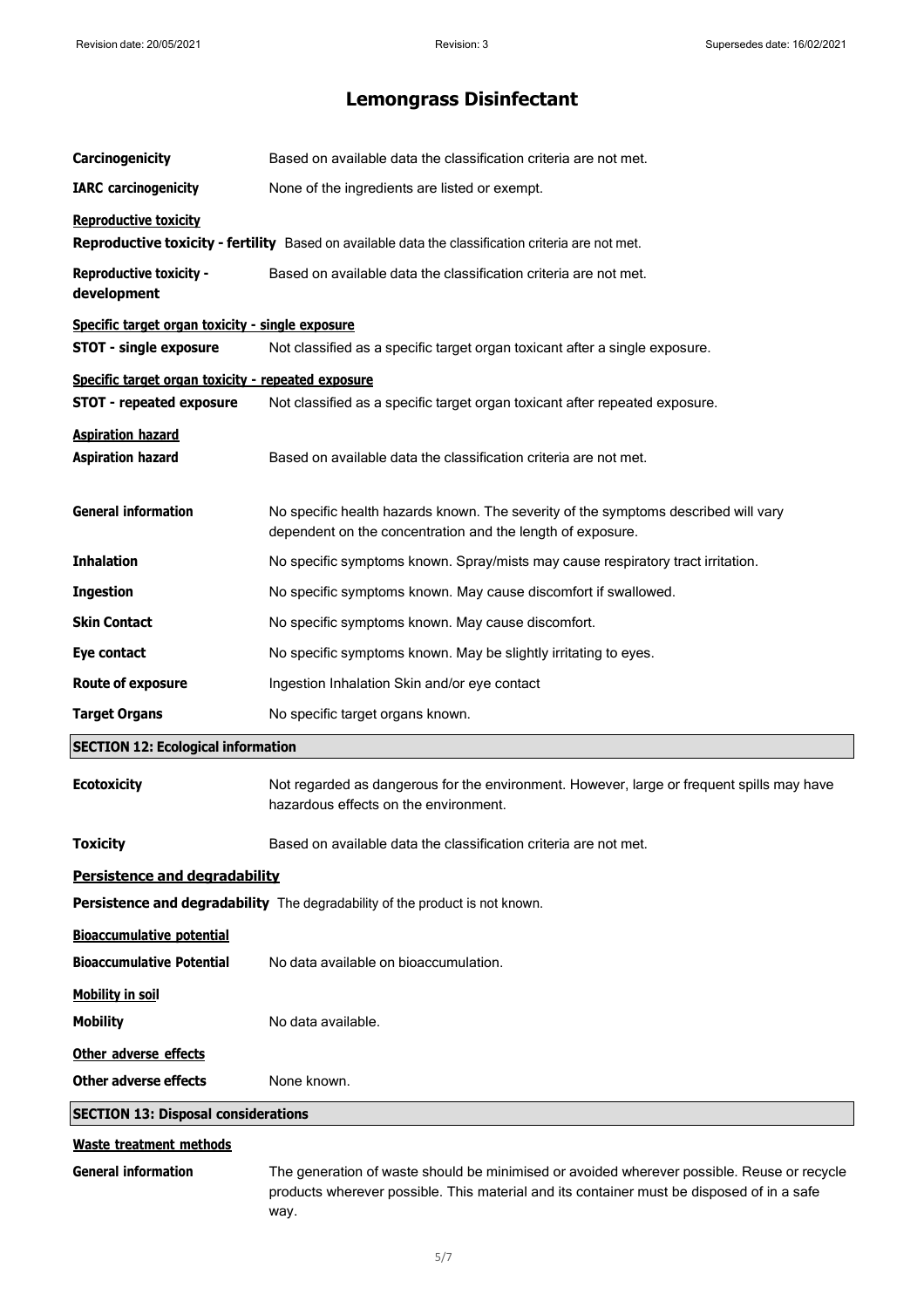#### **Disposal methods** Dispose of surplus products and those that cannot be recycled via a licensed waste disposal contractor. Waste packaging should be collected for reuse or recycling. Incineration or landfill should only be considered when recycling is not feasible. Waste should not be disposed of untreated to the sewer unless fully compliant with the requirements of the local water authority.

#### **SECTION 14: Transport information**

**General** The product is not covered by international regulations on the transport of dangerous goods (IMDG, IATA, ADG).

#### **UN number**

Not applicable.

#### **UN proper shipping name**

Not applicable.

#### **Transport hazard class(es)**

No transport warning sign required.

#### **Packing group**

Not applicable.

#### **Environmental hazards**

**Environmentally hazardous substance/marine pollutant** No.

#### **Special precautions for user**

Not applicable.

#### **Transport in bulk according to** Not applicable. **Annex II of MARPOL 73/78 and the IBC Code**

#### **SECTION 15: Regulatory information**

#### **Inventories**

#### **Australia - AICS**

None of the ingredients are listed or exempt.

| <b>SECTION 16: Any other relevant information</b> |                                                                                                                                                                                                                                                                                                                              |
|---------------------------------------------------|------------------------------------------------------------------------------------------------------------------------------------------------------------------------------------------------------------------------------------------------------------------------------------------------------------------------------|
| <b>Training advice</b>                            | Only trained personnel should use this material.                                                                                                                                                                                                                                                                             |
| <b>Revision date</b>                              | 20/05/2021                                                                                                                                                                                                                                                                                                                   |
| <b>Revision</b>                                   | 3                                                                                                                                                                                                                                                                                                                            |
| Supersedes date                                   | 16/02/2021                                                                                                                                                                                                                                                                                                                   |
| SDS No.                                           | 4908                                                                                                                                                                                                                                                                                                                         |
| <b>General Information</b>                        | The following risk and hazard statements are to be considered a glossary. They relate to the<br>raw materials used in this product and therefore may not be accurate for the finished product<br>itself. For the complete risk and hazard statements for this product please refer to section 2 of<br>this Safety Data Sheet |